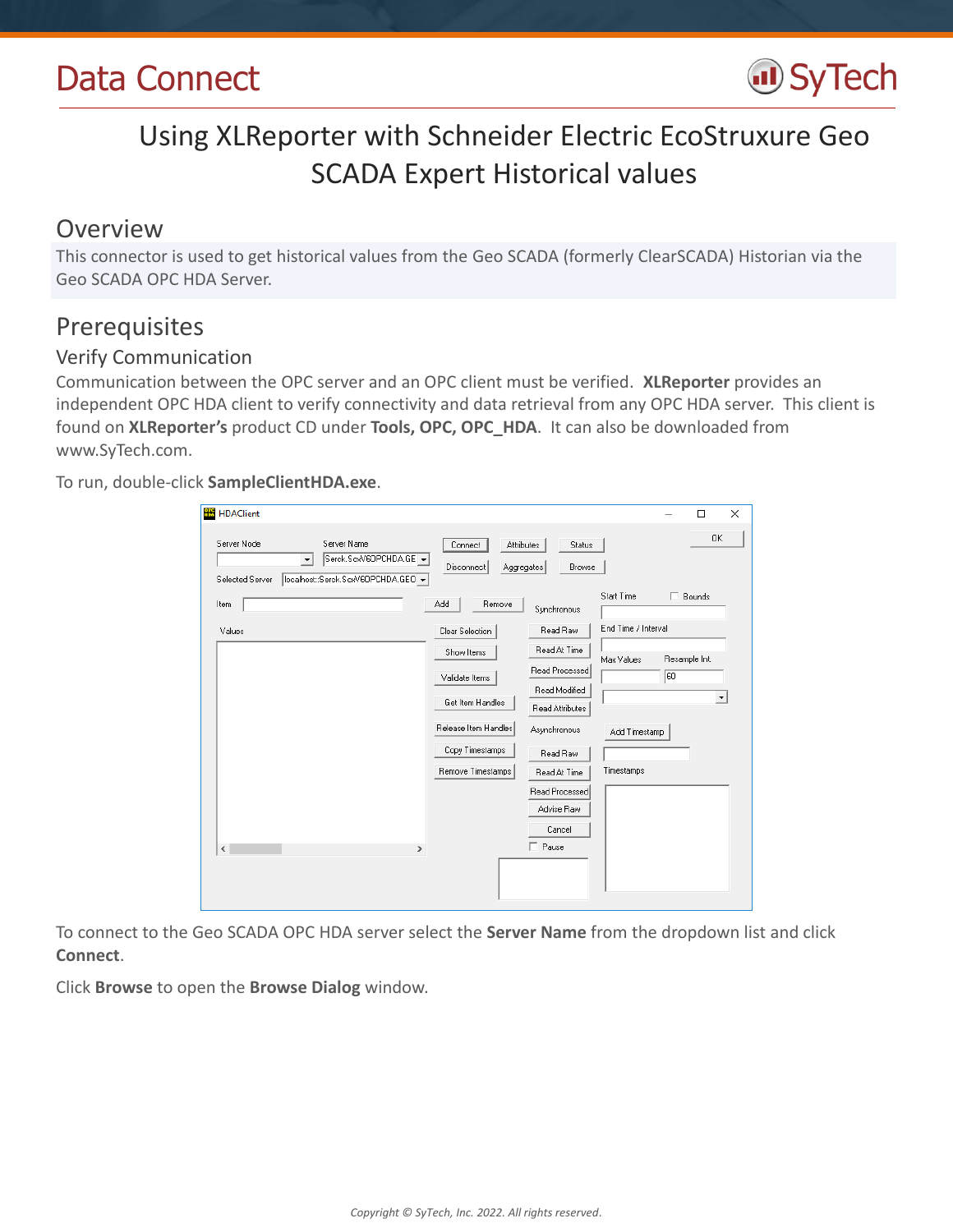| <b>Browse Dialog</b>                                                                                                                                                                                        | ×                  |
|-------------------------------------------------------------------------------------------------------------------------------------------------------------------------------------------------------------|--------------------|
|                                                                                                                                                                                                             | Browse             |
| OPCHDA BROWSETYPE                                                                                                                                                                                           | OPCHDA_FLAT        |
| Change Browse Position                                                                                                                                                                                      |                    |
| Current Branch Position                                                                                                                                                                                     |                    |
| OPCHDA_BROWSEDIRECTION                                                                                                                                                                                      | OPCHDA DOWN        |
|                                                                                                                                                                                                             | Get Item IDs       |
| System, Date Day<br>System._Date_DayOfWeek<br>System._Date_Month<br>System. Date Year4<br>System. Time Hour<br>_oystem.__rime_riour<br>_System._Time_Hour24<br>_System._Time_Minute<br>_System._Time_Second |                    |
|                                                                                                                                                                                                             | <b>Add</b><br>Done |

The easiest way to get a list of tags is to set **OPCHDA\_BROWSETYPE** to *OPCHDA\_FLAT*. Choose each tag to test by selecting it and clicking **Add**. When complete, click **Done** to return to the **HDA Client** window.

Click **Show Items** to display the selected tags in the left pane window. Click **Validate Items** then **Get Item Handles** to register these tags with the server.

Enter the **Start Time** and **End Time** . Note this is in UTC(Universal Time Clock) and click **Read Raw**. The raw values for each selected tag will appear on the left along with a timestamp and quality.

To read processed data, click **Aggregates**, select the appropriate aggregate (e.g., maximum, minimum, etc.). and click **Read Processed**. One minute calculations between the start and end time should appear for each selected tag.

If the client does not respond as described contact Schneider Electric technical support to troubleshoot and correct these issues.

## Remote Connectivity

If XLReporter is not installed on the same machine as Geo SCADA, for XLReporter to connect to the Geo SCADA OPC HDA server, the Geo SCADA Expert Data Components must be installed on the machine where XLReporter is installed. These can be found as part of the Geo SCADA installation.

Once installed, the Geo SCADA OPC HDA server should appear as a local OPC HDA server on the machine where XLReporter is installed.

## Create a Project

From the **XLReporter Project Explorer** select **File, New** to start the **Project Wizard**. This will give step-by-step instructions on creating a project.

#### Step 1

Enter a **Project Name** and **Description** (optional).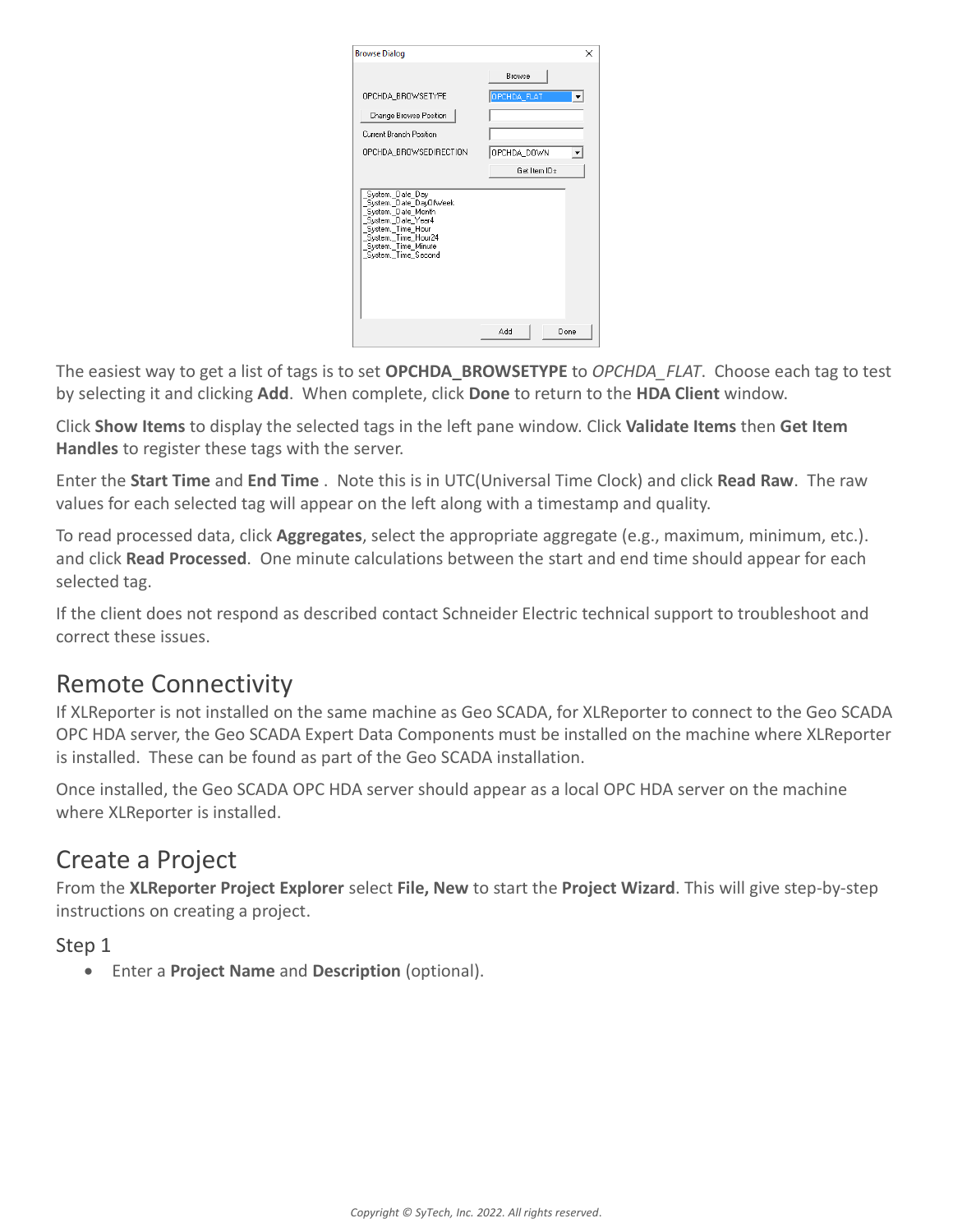| Project Name:     | XLR_Project           |
|-------------------|-----------------------|
|                   | Project Off Line      |
| Description:      | Customer or Site name |
|                   |                       |
| Project Location: | c:\XLRprojects        |
|                   |                       |
|                   |                       |

#### Step 2

Configure the data connector, click **Add.**

|                                                                  | <b>New Project</b> |          |             |  |  |
|------------------------------------------------------------------|--------------------|----------|-------------|--|--|
| Step 2 : Configure the Connectors (data sources) of the Project. |                    |          |             |  |  |
| Add Modify X Delete & Catalog                                    |                    |          |             |  |  |
|                                                                  | <b>Name</b>        | Provider | Description |  |  |
| ₩                                                                |                    |          |             |  |  |

Select **Schneider Electric Software, EcoStruxure Geo SCADA Expert Historical values.**

|                                      | EcoStruxure Geo SCADA Expert Historical values | ×      |
|--------------------------------------|------------------------------------------------|--------|
| <b>Connector Name</b><br>Description | GeoSCADA_History_1                             |        |
| <b>Primary Server</b>                |                                                |        |
| Server Name                          | Serck.ScxV6OPCHDA.GEO.localhost                | ÷.     |
| Node                                 | $\triangledown$ local                          |        |
|                                      | <b>Test Connection</b>                         |        |
| Secondary Server                     |                                                |        |
| Server Name                          | Serck.ScxV6OPCHDA.GEO.localhost                |        |
| Node                                 | $\vee$ local                                   |        |
|                                      | <b>Test Connection</b>                         |        |
|                                      | ок                                             | Cancel |

#### **Primary Server**

These settings define the **Name** and **Node** of the OPC HDA server. Typically the **Name** is defaulted correctly, however sometimes the server name contains the name of the PC rather than localhost. In this case, use the browse pushbutton (…) to search for OPC HDA servers and select the one that starts with *Serck.Scx*. The Geo SCADA server should always appear as a local server. If XLReporter is not installed on the same machine as Geo SCADA, additional Geo SCADA software must be installed on the client machine for connectivity. See the Remote Connectivity section above for details.

Use the **Test Connection** button to verify a connection to the server.